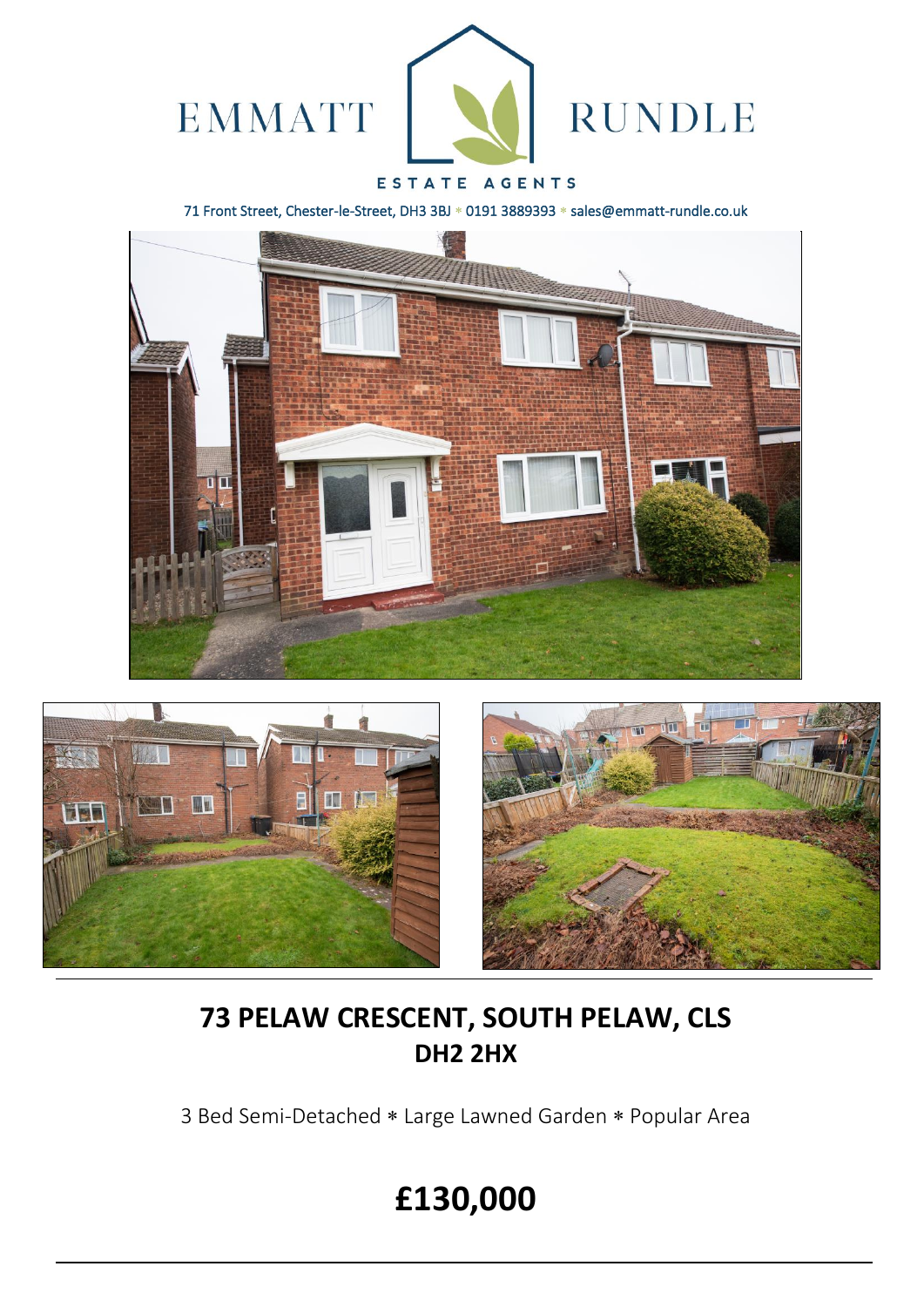### DESCRIPTION

A three bedroom semi-detached house which is well situated in this sought-after area offering easy access to the town centre, schools and local amenities. The property has been competitively priced to reflect the need for some updating and offers generously proportioned family sized accommodation. There is the benefit of gas central heating and UPVC double glazing throughout.

TENURE - Freehold

#### **DIRECTIONS**

From the north end of Front Street continue over the market place traffic lights, turn left at the mini roundabout and over Pelaw Bank, travel through the traffic lights and then take the second right onto Conyers Avenue, take the first left onto Pelaw Crescent and the property is on the right-hand side.

#### GROUND FLOOR

#### ENTRANCE HALL UPVC door



LOUNGE 13'8"x 13'3" (4.17m x 4.04m) Living flame gas fire, radiator

#### KITCHEN/DINING ROOM

Range of wall & base units, co-ordinating worksurfaces, stainless steel sink unit, mixer tap, breakfast bar, slot-in cooker, plumbed for washer, vertical blinds, radiator

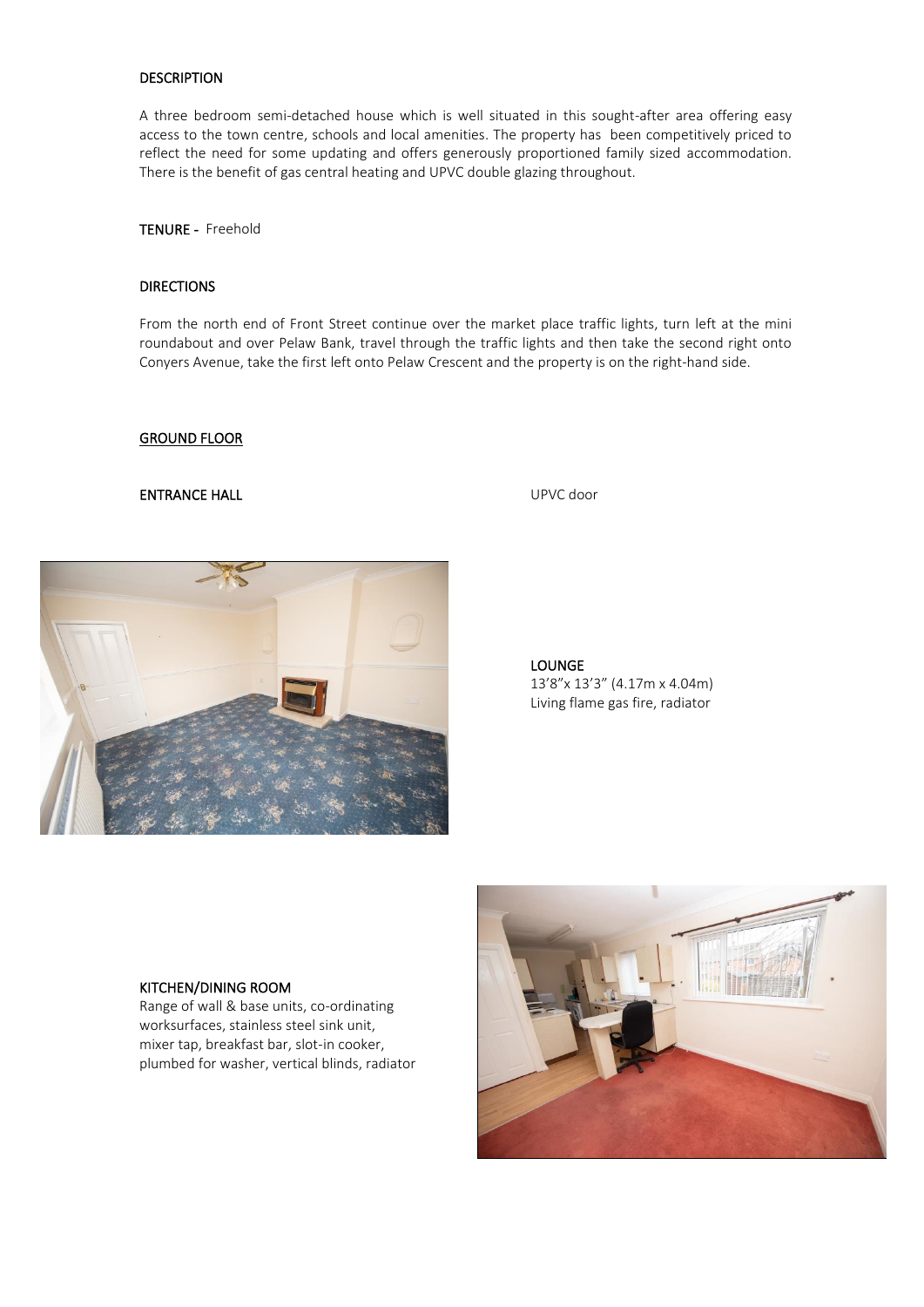## FIRST FLOOR

BEDROOM 1 13'2" x 10'11" (4.01m x 3.33m) Vertical blind, radiator





BEDROOM 2 12'8" x 9'6" (3.86m x 2.90m) Vertical blind, radiator

BEDROOM 3 10'7" x 9'7" (3.23m x 2.92m) Vertical blind, radiator